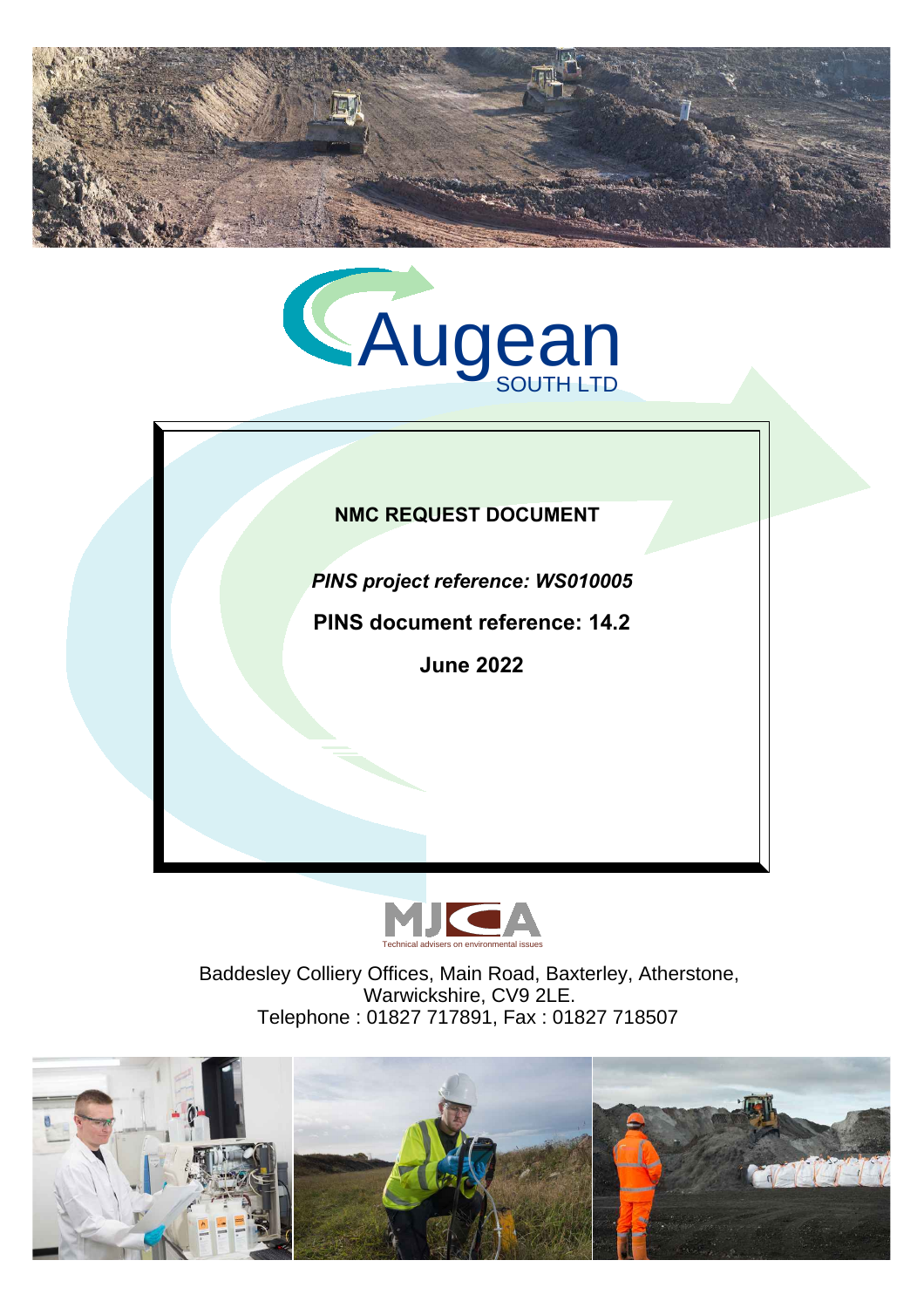

16 June 2022

East Northants Resource Management Facility Western Extension

Request for a Non-Material Change

Augean South Limited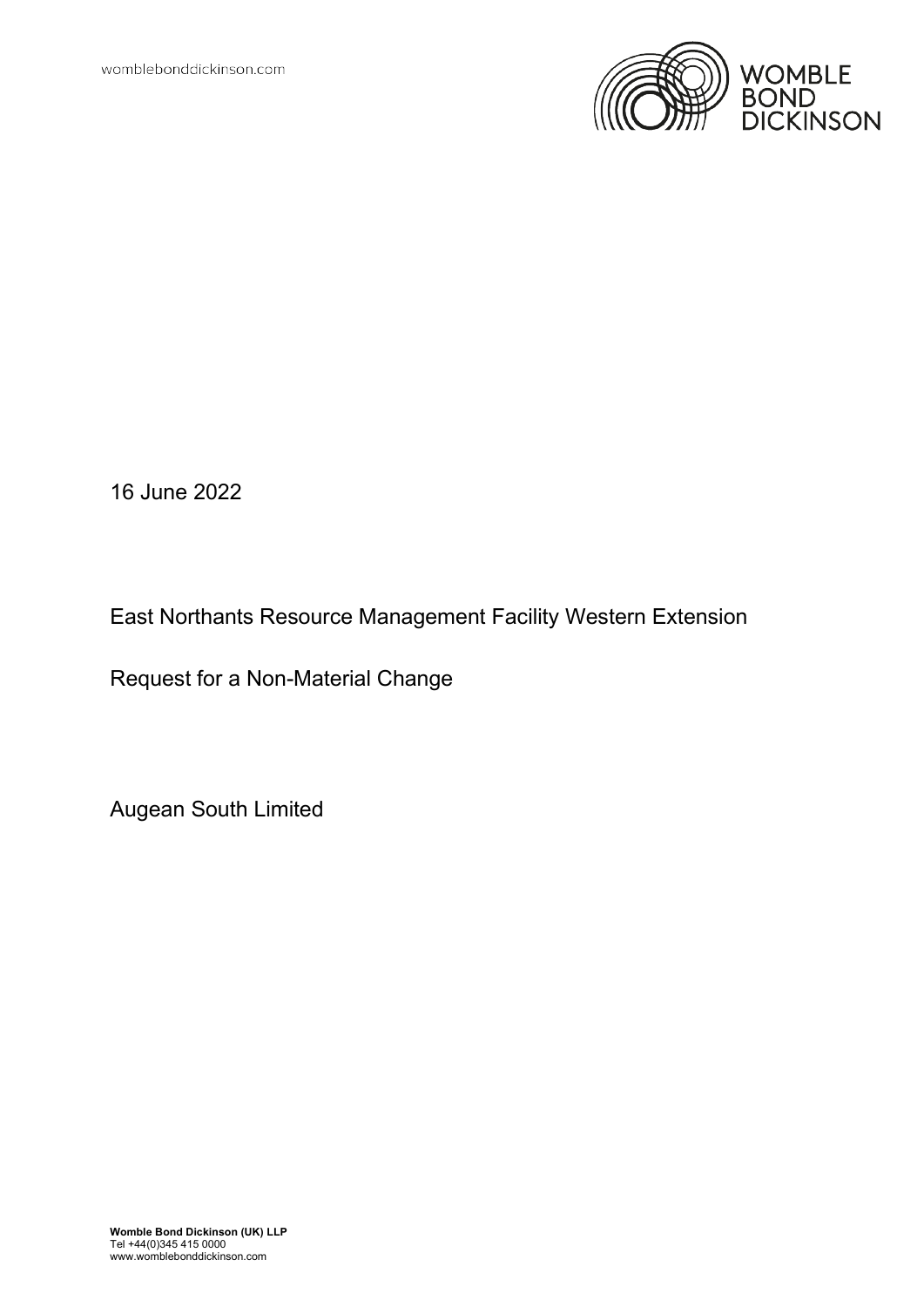### **CONTENTS**

| Clause                                                                | Page |
|-----------------------------------------------------------------------|------|
|                                                                       |      |
|                                                                       |      |
|                                                                       |      |
| 2.                                                                    |      |
| 3.                                                                    |      |
| 4.                                                                    |      |
| 5.                                                                    |      |
| CONCLUSIONS AND FORMAL REQUEST FOR PROPOSED CHANGE TO BE MADE 5<br>6. |      |
|                                                                       |      |
|                                                                       |      |
|                                                                       |      |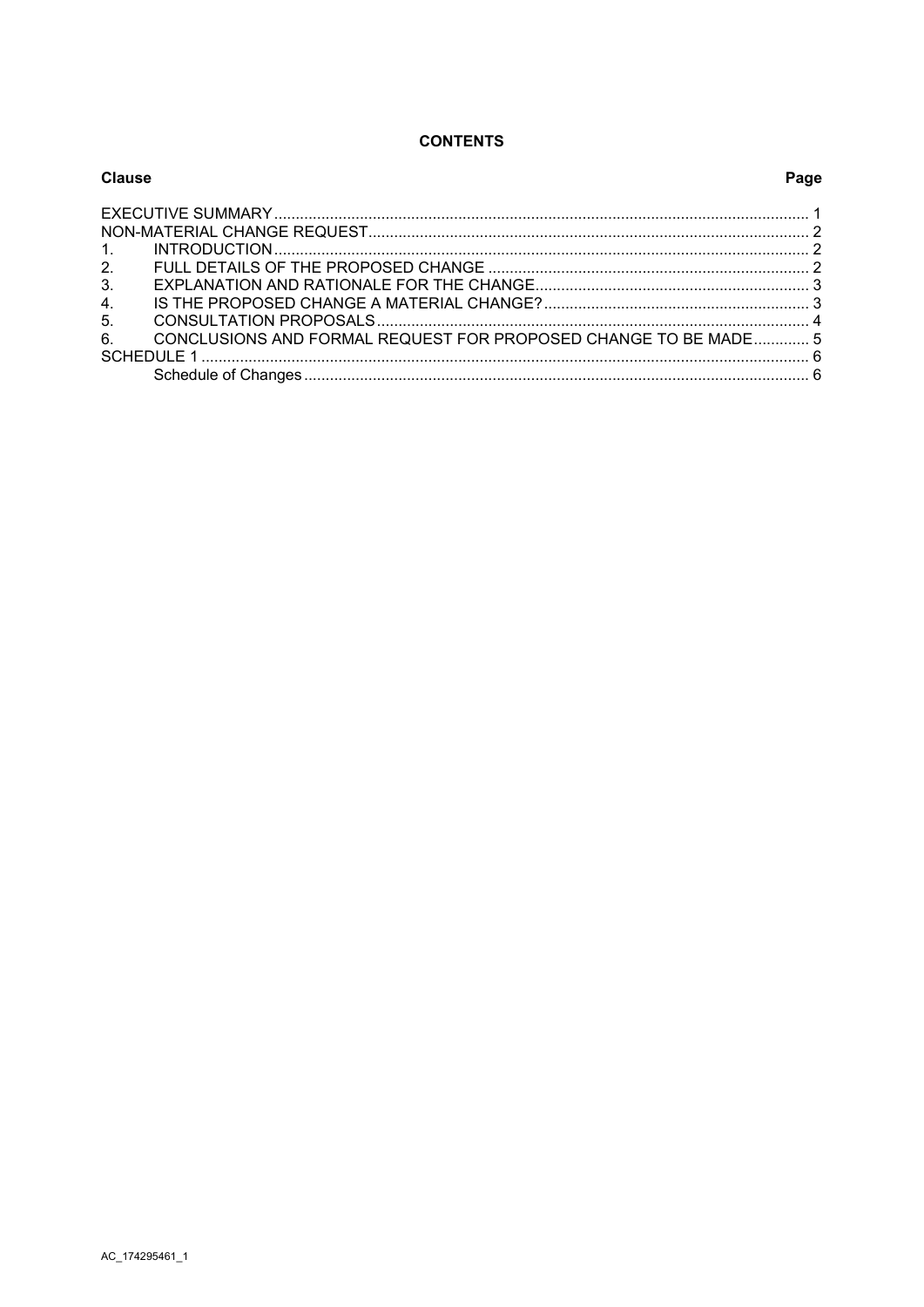#### **EXECUTIVE SUMMARY**

<span id="page-3-0"></span>This is a request for the Examining Authority to allow a non-material change to the East Northants Resource Management Facility DCO application.

The proposed non-material change is to introduce an element of flexibility to the boundary principles set out in Appendix DEC B of the DEC and introduce a possible range for the standoff in relation to the Anglian Water pipeline apparatus from 7 metres up to 30 metres, as opposed to a fixed distance of 7 metres as presented in the original application documents.

This proposed change is non-material. It is minor in nature, produces no new or different environmental effects, and does not require any compulsory acquisition powers or any change to the order limits.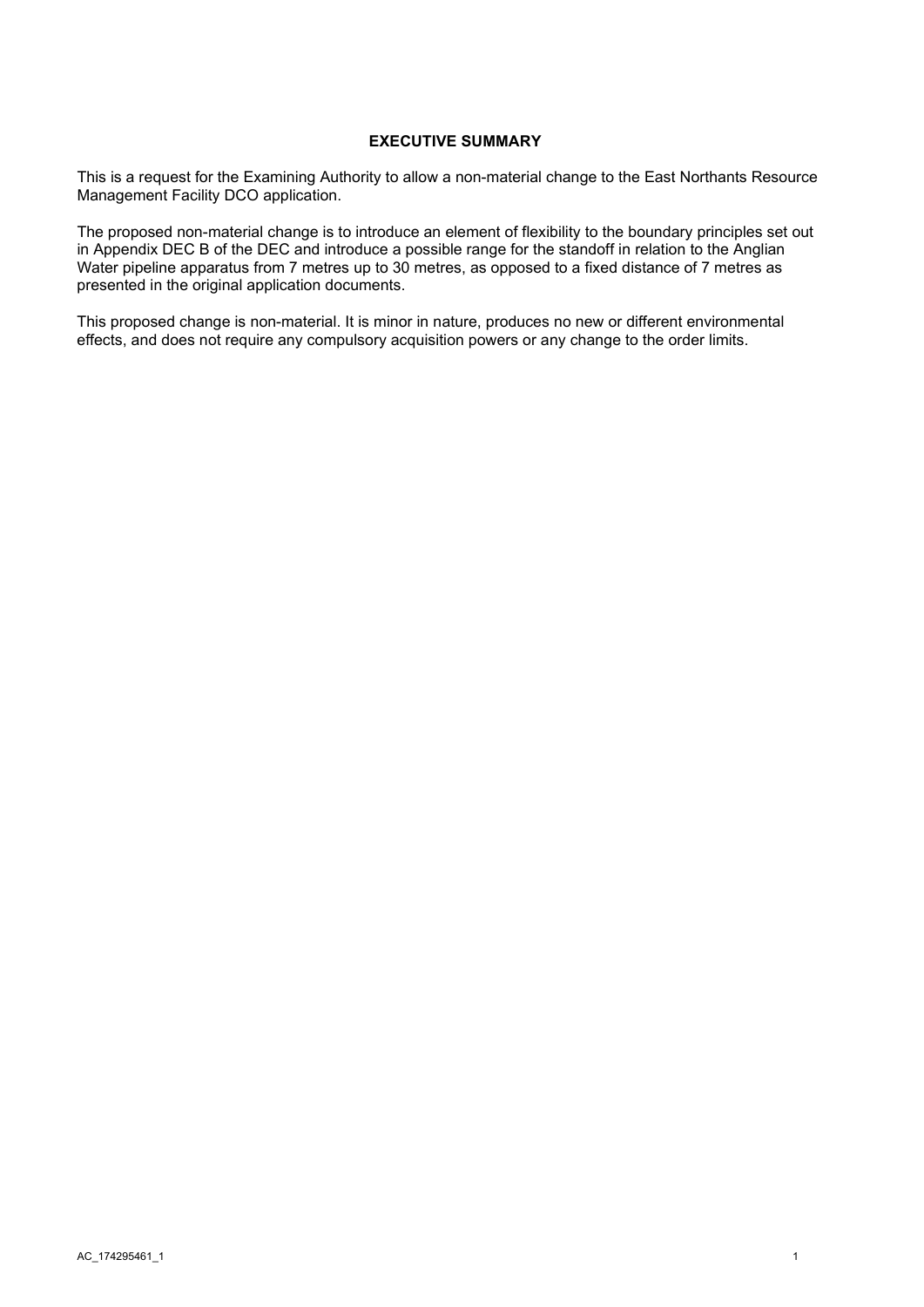#### **NON-MATERIAL CHANGE REQUEST**

#### <span id="page-4-1"></span><span id="page-4-0"></span>**1. INTRODUCTION**

1.1 The Applicant, (Augean South Limited), requests that the Examining Authority (**ExA**) allows a change to the draft Development Consent Order (**dDCO**) and associated application documentation for the East Northants Resource Management Facility Development Consent Order application.

#### <span id="page-4-2"></span>**2. FULL DETAILS OF THE PROPOSED CHANGE**

- 2.1 This document is accompanied by the supporting documents set out in the Schedule of Changes at Schedule 1. The following application documents need to be updated to reflect the proposed change:
	- 2.1.1 Restoration Profile Contour Plan (**APP-012**);
	- 2.1.2 Works Plan (**APP-006**);
	- 2.1.3 General Arrangement Plan Work No. 1A and Work No. 1B (**APP-007**);
	- 2.1.4 DCO Environmental Commitments (**DEC**) (**APP-110**);
	- 2.1.5 Draft DCO (**REP4-005**); and
	- 2.1.6 Explanatory Memorandum (**REP3-006**).
- 2.2 The Applicant has prepared the supporting documentation to detail the proposed change relating to the introduction of a range for the standoff distance from the Anglian Water apparatus between 7 metres and 30 metres.
- 2.3 Following continued engagement with Anglian Water (a statutory undertaker pursuant to section 127(8) of the Planning Act 2008), the Applicant is proposing to include the ability to extend the standoffs in relation to the Anglian Water pipeline apparatus. This is to be achieved by the inclusion of a new requirement (and associated definition) which requires the final standoffs to be approved by the relevant planning authority prior to development of the relevant adjacent phases of the landfill (18, 19 and 20). The range proposed for the standoffs will be between 7 metres to 30 metres, whereas the original application proposed a fixed distance of 7 metres.
- 2.4 There are consequential changes required to the Restoration Profile Contour Plan (**APP-012**) for the proposed development. Although the majority of the contours on the Restoration Profile Contour Plan remain unchanged, the contours for the area of the restoration profile affected by the water pipe standoff distances will no longer be fixed. In the current dDCO (**REP4-005**), all final restoration contours must accord with the Restoration Profile Contour Plan and are subject to approval under Requirement 4(3). However additional wording has been included in Requirement 3 (detailed design) of the dDCO to clarify that the final contours must lie between the two sets of contours shown in grey and in green for the water pipe standoff area. Outside of this area, the final contours must accord with the Restoration Profile Contour Plan subject to the limits of deviation set out in article 5.
- 2.5 Appendix DEC B (boundary principles) of the DEC (**APP-110**) has been updated to show a range of 7 to 30 metres for the water pipe standoff and wording has been included to clarify that the types of protection fencing necessary will be finalised in the phasing, landscaping and restoration scheme. This is because the standoff distance may impact the types of protection fencing required due to the species present at the time of construction. The plan in Appendix DEC C has also been updated to show the revised Works Plan layout.
- 2.6 The Works Plan (**APP-006**) and General Arrangement Plan Work No. 1A and Work No. 1B (**APP-007**) have been amended to show a widened limit of deviation for Work No. 5, the diversion of the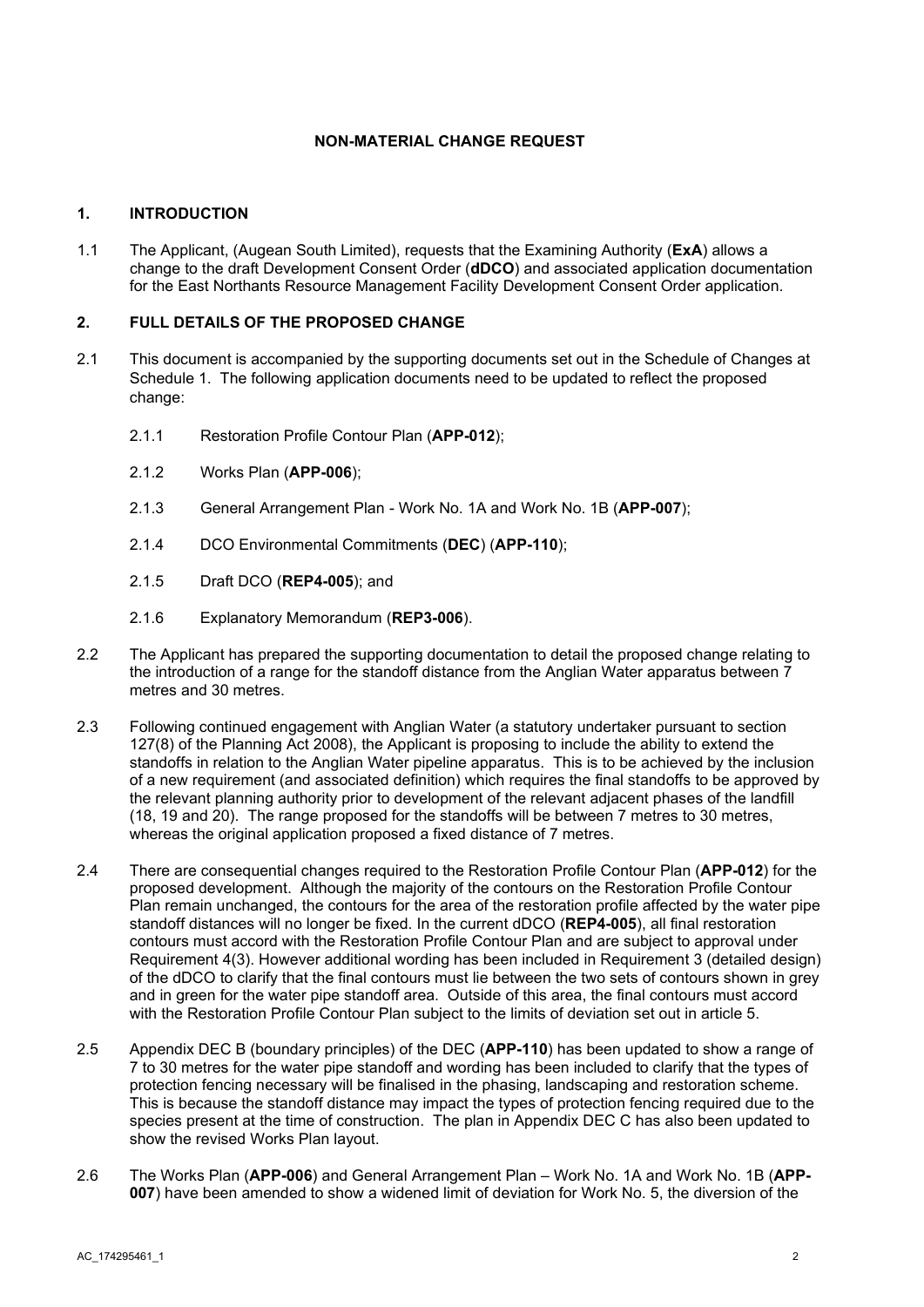overhead electricity cable. This is to ensure that this diversion can still be accommodated to the north of the northern water pipe with an increased water pipe standoff distance.

#### <span id="page-5-0"></span>**3. EXPLANATION AND RATIONALE FOR THE CHANGE**

- 3.1 Due to concerns raised by Anglian Water in relation to the initially agreed standoffs of 7 metres, the Applicant proposes to include an element of flexibility to allow the standoffs to be approved by the relevant planning authority following consultation with Anglian Water before development of the relevant landfill phases (18, 19 and 20) commence. This is secured by including an additional requirement in the dDCO, but also requires some consequential amendments to various other application documents as set out in Section 2 above.
- 3.2 The Applicant is mindful that the Secretary of State needs to be confident that there is no impediment to the proposed development being delivered and also that weight should be attributed to an objection made by a statutory undertaker, albeit Sections 127(2) to (6) of the Planning Act 2008 do not apply to this application as no powers of compulsory acquisition are being applied for.
- 3.3 As the concerns raised by Anglian Water were raised relatively late in the examination process, the Applicant has not yet been able to reach an agreement with Anglian Water on the proposed standoffs. However, additional risk assessment work carried out by the Applicant shows that a standoff of 20 metres is more than sufficient and exceeds the industry standard for water pipe standoffs. For these reasons, the Applicant is proposing a non-material change to this application.
- 3.4 The range for the water pipe standoff has been set between 7 metres, the original standoff distance agreed with Anglian Water, and 30 metres. 30 metres is derived from additional risk assessments which have been carried out and is considered the greatest distance likely to be necessary including an allowance for the diverted electricity cable and uncertainties in reaching agreement. The proposed change provides certainty that adequate standoffs for the protection of Anglian Water's apparatus can be accommodated within the proposed development, whilst also ensuring the deliverability of other phases of the proposed development pending an agreement on the water pipe standoffs.
- 3.5 The development of landfill phases 18, 19 and 20 is not anticipated to commence for another eight to ten years, so the Applicant is confident this leaves sufficient time to reach an agreement with Anglian Water on the standoff distances or proceed to arbitration to have the standoffs determined before these phases come forward.
- 3.6 Given the national need for this type of facility as summarised in paragraph 3.1 of the National Policy Statement for Hazardous Waste, the Applicant is of the view that the proposed change is a suitable solution to the issues raised by Anglian Water. It adequately addresses the concerns raised by Anglian Water, whilst ensuring the deliverability of the proposed development.
- 3.7 Accordingly, the Applicant is requesting a non-material change to the application documentation associated with the draft order.

#### <span id="page-5-1"></span>**4. IS THE PROPOSED CHANGE A MATERIAL CHANGE?**

- 4.1 The approach to changes to the draft order is set out in the detailed examination Guidance (Guidance for Examination of Applications for Development Consent, DCLG, March 2015) and AN16. The decision on materiality rests with the ExA.
- 4.2 There is no legal definition of the term "material" but the guidance differentiates between material changes and changes that amount to an entirely different project. Paragraph 2.1 of AN16 states:

"*There is no legal definition of 'material' but the tests to apply are whether the change is substantial or whether the development now being proposed is not in substance that which was originally*  applied for. The former constitutes a material change which provided there is sufficient time *remaining in the Examination stage can be accommodated as part of the Planning Act 2008 process. The latter constitutes a different project for which a new application would be required*"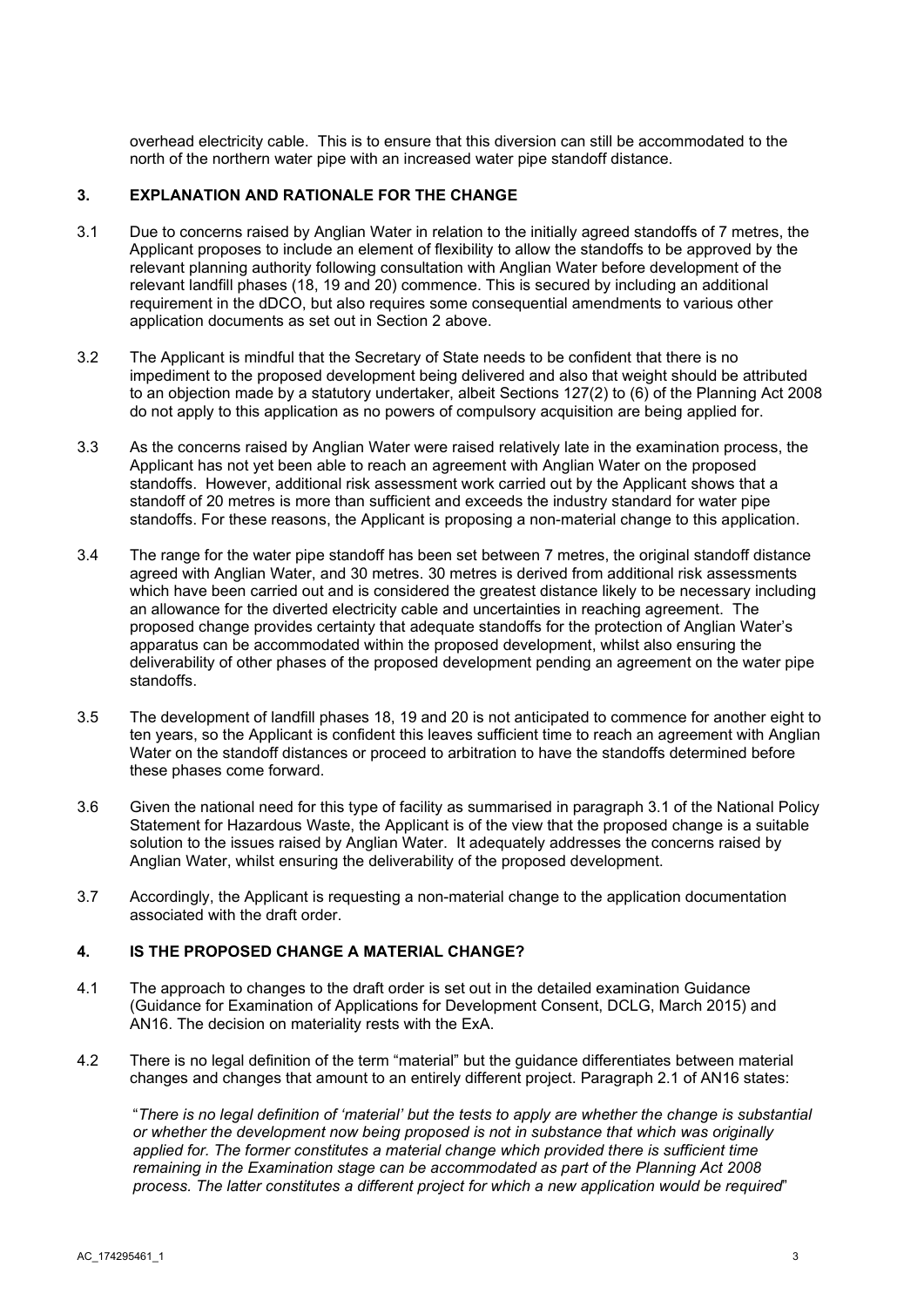- 4.3 The change proposed does not constitute a different project. It follows that the issue which falls to be considered is whether the change is sufficiently substantial to result in a material change. The question of whether the change is "material" is a question of planning judgment for the ExA (see paragraphs 2.1 and 2.3 of AN16).
- 4.4 The Applicant submits the proposed change is not material, and this section of this document sets out why it has reached this conclusion in order to assist the ExA in exercising its planning judgment.
- 4.5 The following factors are relevant:
	- 4.5.1 All of the land required in respect of the change falls within the existing Order limits. AN16 states that the extension of the Order land and the addition of new plots of land or interests for compulsory acquisition may be factors suggesting a material change. This test of materiality is not met, as there is no existing compulsory acquisition being consented as part of this scheme and no new compulsory acquisition proposed.
	- 4.5.2 Moreover, the procedure under the Infrastructure Planning (Compulsory Acquisition) Regulations 2010 is not engaged as the proposed change does not provide for the acquisition of land.
	- 4.5.3 The wording of the dDCO (**REP4-005**) (submitted at Deadline 4), requires only minor alteration to accommodate the proposed change in the form of a new Requirement 19, associated definitions and an addition to Requirement 3.
	- 4.5.4 Furthermore, the effect of the proposed change on the evaluation contained in the Environmental Impact Assessment (**EIA**) has been considered. The Applicant has assessed the proposed change and the only potential changes in likely significant effects as a result of the proposed changes to the standoffs are impacts associated with the landscape and visual assessment and the potential changes to the Biodiversity Net Gain calculation. The Supplementary Environmental Statement (**Document Reference 14.4**) submitted as part of the change request concludes there are no new or different likely significant environmental effects as a result of the change and subsequently no deviation from the initial assessment provided with the Application. This is further indication that the proposed amendments are not material.
- 4.6 For the reasons set out, the Applicant submits that the change requested does not amount to a material change, nor an entirely different project, as there is no change to the fundamentals of the underlying project or its objectives.
- 4.7 Having regard to sections 2 and 3 of this document and the guidance of December 2015 "*guidance changes to development consent orders*", paragraphs 9-17, the Applicant submits that:
	- 4.7.1 the environmental impacts are not so significant as to suggest that this change is a material change (paragraphs 12-13 of the 2015 Guidance);
	- 4.7.2 no change to the Regulations assessment or European protective species licence is relevant to the DCO scheme are such that new or additional considerations are invoked (paragraph 14 of the 2015 Guidance).
- 4.8 In all the circumstances therefore, the ExA is asked to accept this amendment as a non-material change to the Scheme.

### <span id="page-6-0"></span>**5. CONSULTATION PROPOSALS**

- 5.1 Initial informal consultation with Anglian Water has taken place as the standoffs are being amended to address their concerns.
- 5.2 Although no consultation is required as the change is non-material, in the interests of fairness, a targeted consultation exercise is proposed by the Applicant to ensure that the proposed amendment to the application can be considered by any parties that are entitled to or could reasonably expect to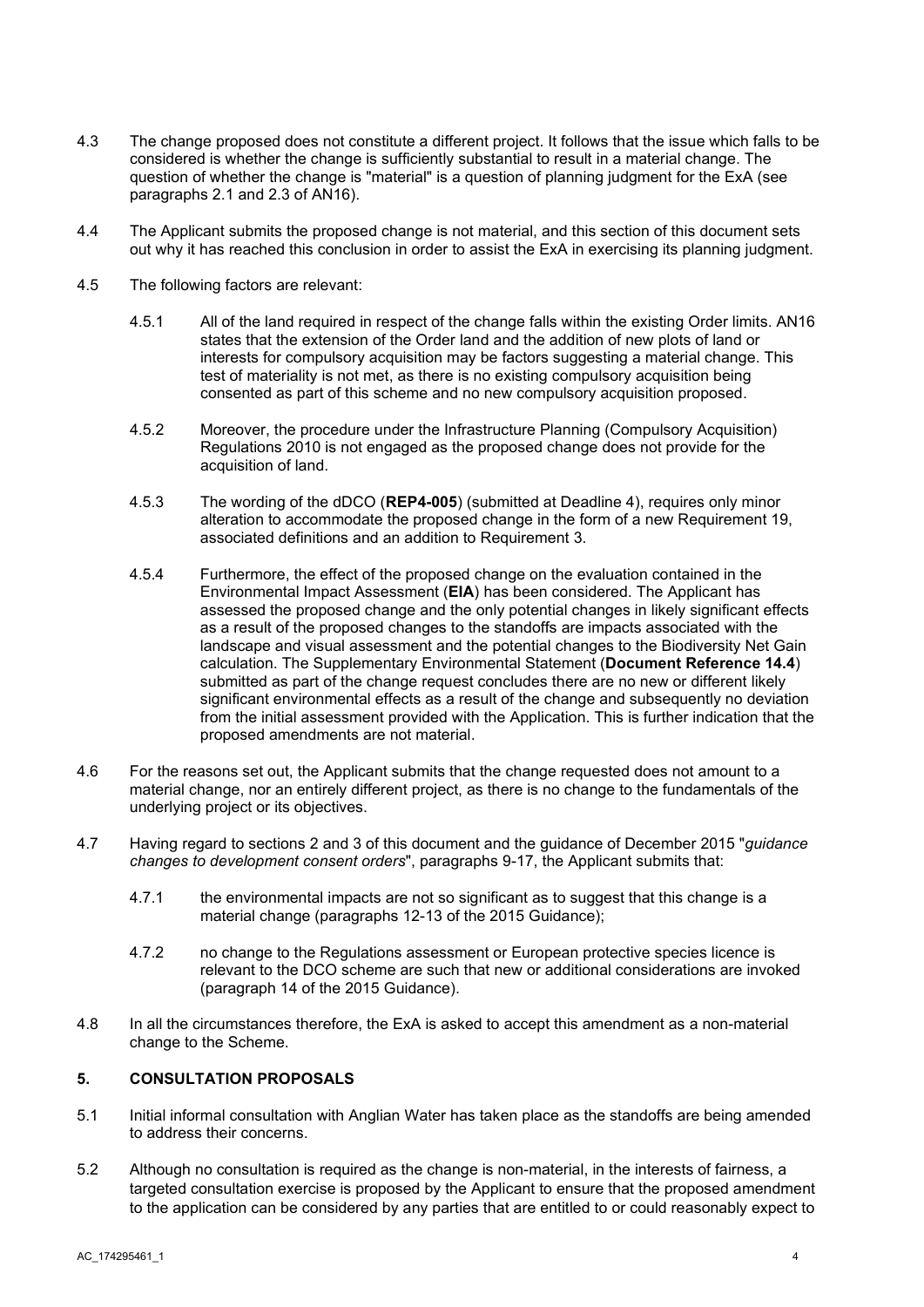be consulted with to enable them to have the opportunity to make representations on the changes if they wish.

- 5.3 It is proposed that all previous Section 44 consultees will be consulted but that a more targeted approach is to be taken regarding those prescribed in Section 42 to limit the consultation to those who may be affected by the proposed non-material change. Section 42 bodies that will not be consulted are those whose function will not be affected by the change and a detailed justification of this approach will be set out in the supplemental consultation report.
- 5.4 The Applicant has a long-standing principle of openness with local communities in the vicinity of ENRMF and those who have taken an interest in the site and any applications made relating to the site. However, a proportionate approach to consultation in this instance will be taken rather than the extensive community consultation previously undertaken. It will be targeted at elected representatives at all levels, Parish and Town Councils and individuals who responded to the formal Section 47 consultation or who are on the Applicant's Register of Stakeholders.

#### <span id="page-7-0"></span>**6. CONCLUSIONS AND FORMAL REQUEST FOR PROPOSED CHANGE TO BE MADE**

- 6.1 The Applicant submits that its application can be accepted by the ExA as a non-material change and without additional consultation being required. The ExA is asked to accept the proposed change. This is because the proposed change:
	- 6.1.1 is minor in nature;
	- 6.1.2 is within the Order land;
	- 6.1.3 does not require any powers of compulsory acquisition and therefore no further steps are necessary under the Infrastructure Planning (Compulsory Acquisition) Regulations 2010 since, as demonstrated above, those regulations are not engaged;
	- 6.1.4 only requires minor amendments to the dDCO (**REP4-005**) in the form of the new Requirement 19, a new associated definition and an addition to Requirement 3; and
	- 6.1.5 does not generate new or different likely significant environmental effects.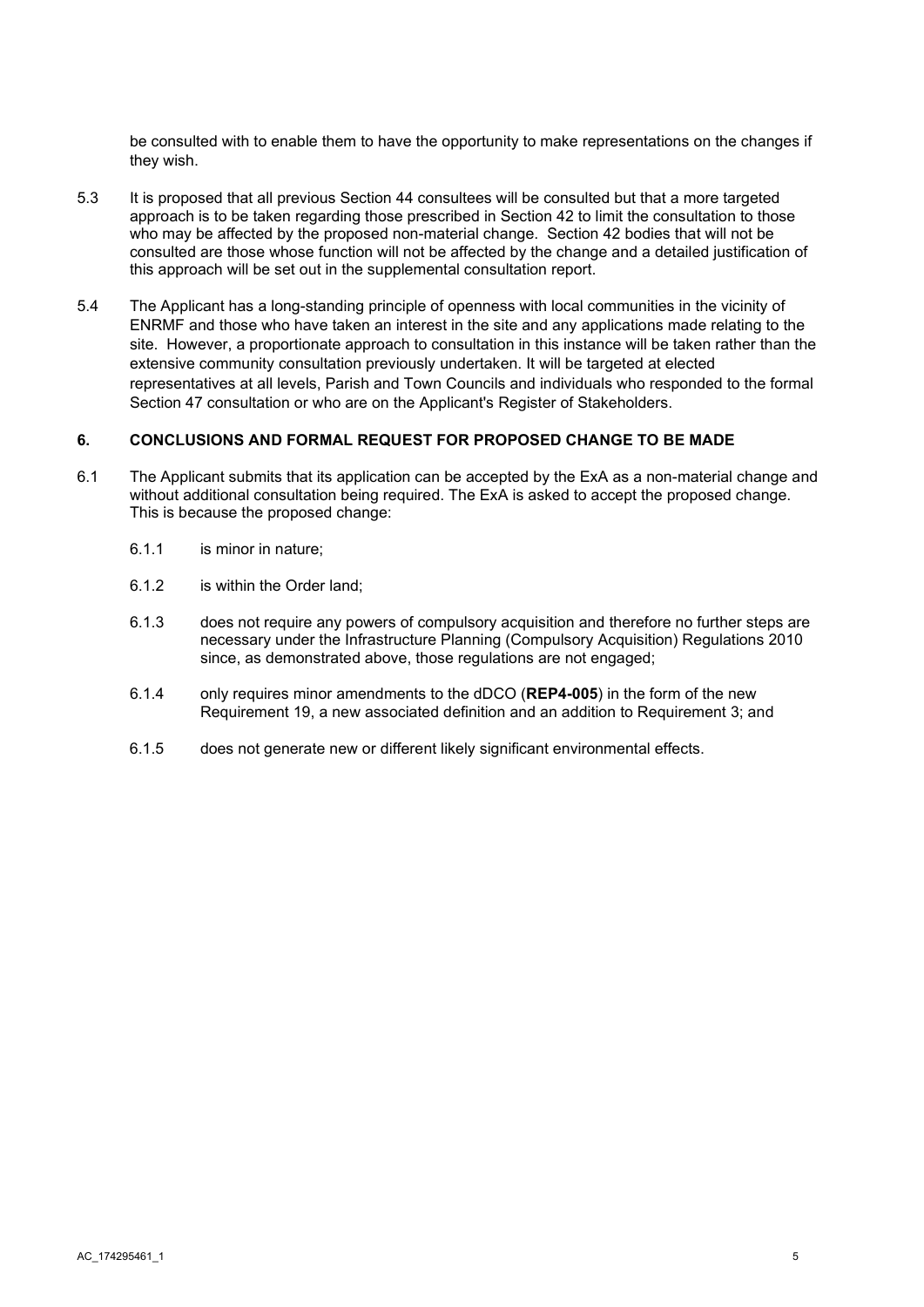## **SCHEDULE 1**

## <span id="page-8-1"></span><span id="page-8-0"></span>**Schedule of Changes**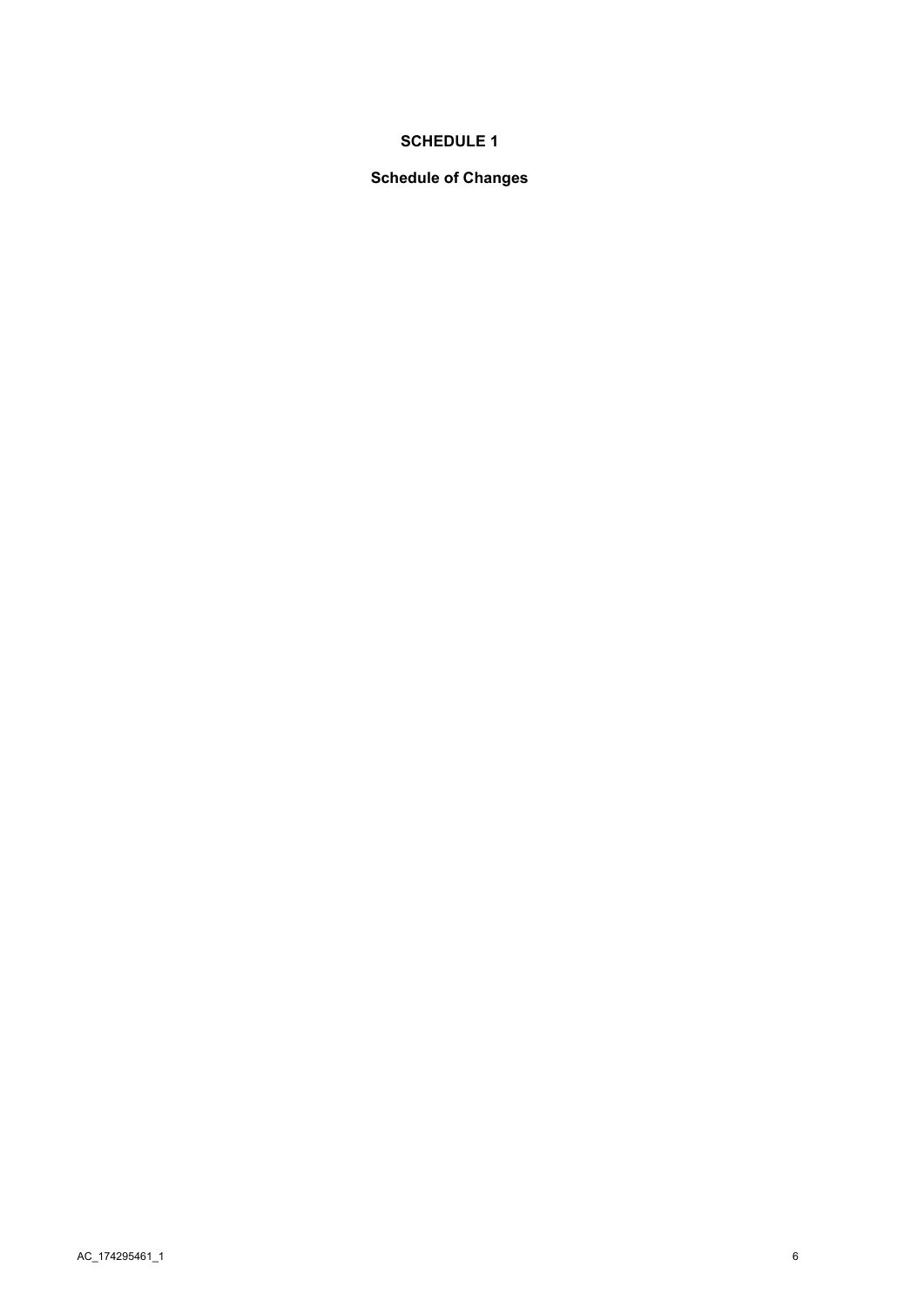## **Schedule 1 to the NMC Request document**

## **Main changes to the ENRMF DCO Application as a result of the Non Material Change request on 16 June 2022**

| <b>Document title (PINS document</b>    | <b>Schedule of amendments</b>                       |
|-----------------------------------------|-----------------------------------------------------|
| reference)                              |                                                     |
| Volume 1                                |                                                     |
| Guide to the Application (1.4)          | Updated to reflect the amendments listed below      |
|                                         | where appropriate.                                  |
| Volume <sub>2</sub>                     |                                                     |
| Works Plan (AU/KCW/07-                  | Extent of Work No 5 amended to provide flexibility  |
| 21/22655revA) (2.3)                     | for the location of the diverted electricity cable. |
| General arrangement plan - Work         | Extent of Work No 5 amended to provide flexibility  |
| No 1A and Work No 1B                    | for the location of the diverted electricity cable. |
| (AU/KCW/07-21/22656revA) (2.4)          |                                                     |
| <b>Restoration Profile Contour Plan</b> | The plan has been amended to show the changes       |
| (AU/KCW/07-21/22660revA) (2.9)          | which would result from the addition of the 30m     |
|                                         | restoration contours.                               |
| Volume 3                                |                                                     |
| <b>Draft Development Consent Order</b>  | The draft DCO (v3) has been revised to take into    |
| v3(3.1)                                 | account the necessary changes associated with this  |
|                                         | Non Material Change                                 |
| Draft DCO validation report v3 (3.2)    | A new validation report is provided for the draft   |
|                                         | DCO.                                                |
| Draft Explanatory Memorandum v2         | A number of changes have been made to the           |
| (3.3)                                   | Explanatory Memorandum to explain the aspects       |
|                                         | associated with this Non Material Change.           |
| Schedule of changes to the dDCO         | Schedule of changes between the submission          |
| v2(3.5)                                 | dDCO and v1, between v1 and v2 and between v2       |
|                                         | and v3 of the dDCO                                  |
| Volume 6                                |                                                     |
| <b>DCO Environmental Comittments</b>    |                                                     |
| V1(6.5)                                 |                                                     |
| Appendix DEC B                          | The standoff for Boundary H and Boundary I have     |
|                                         | been updated to provide a range for the water       |
|                                         | standoff. The review of the fencing<br>pipeline     |
|                                         | requirements has been linked to Requirement 4 (3)   |
|                                         | of the draft DCO.                                   |
| Figure DEC C1 Work Areas                | Extent of Work No 5 amended to provide flexibility  |
| AU/KCW/07-21/22691revA                  | for the location of the diverted electricity cable. |
| Volume 14                               |                                                     |
| Cover letter (14.1)                     |                                                     |
| NMC Request document (14.2)             |                                                     |
| Non technical summary of the Non        |                                                     |
| Material Change (14.3)                  |                                                     |
| <b>Supplementary Environmental</b>      |                                                     |
| Statement (14.4)                        |                                                     |